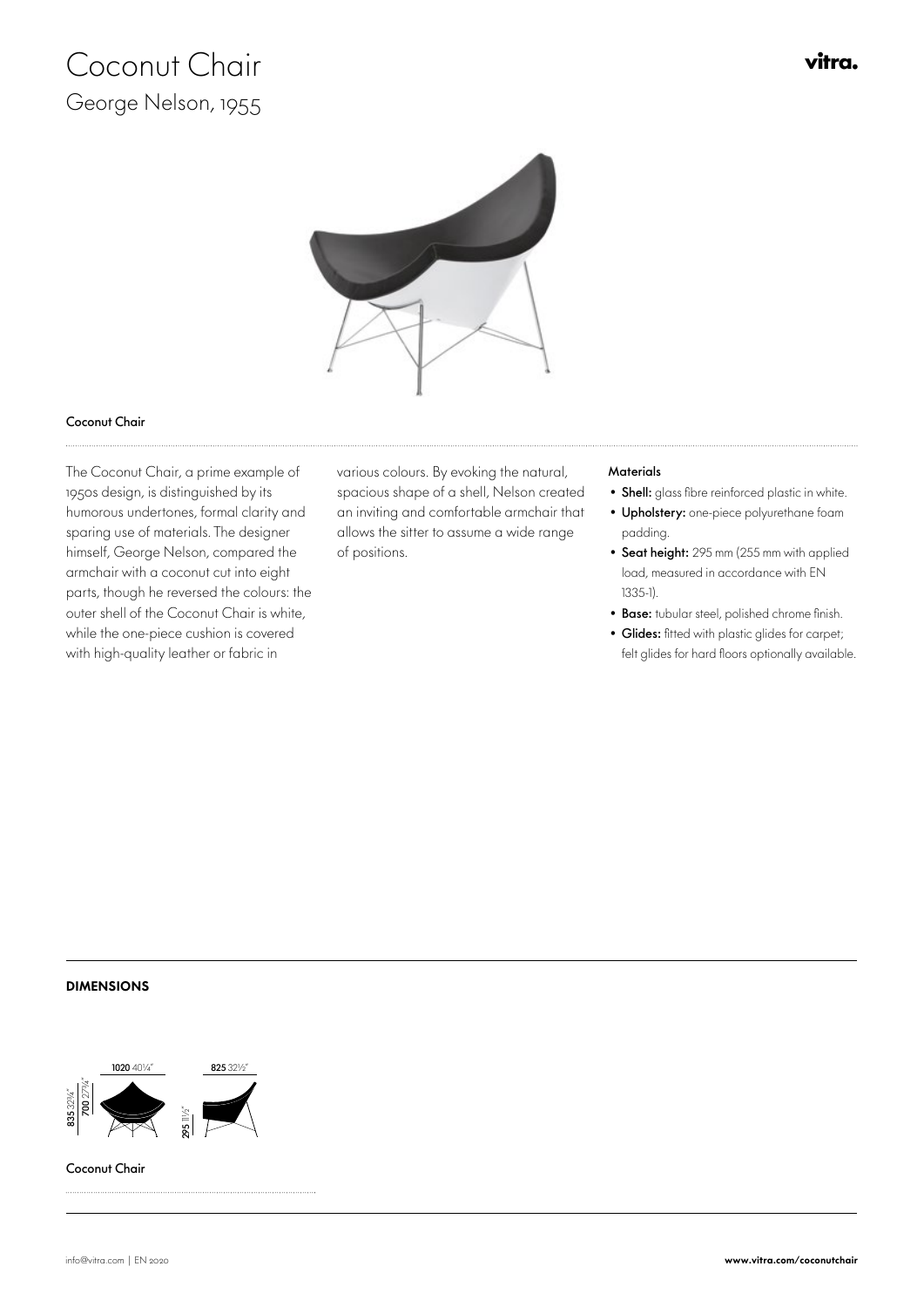#### **COLOURS AND MATERIALS**



Base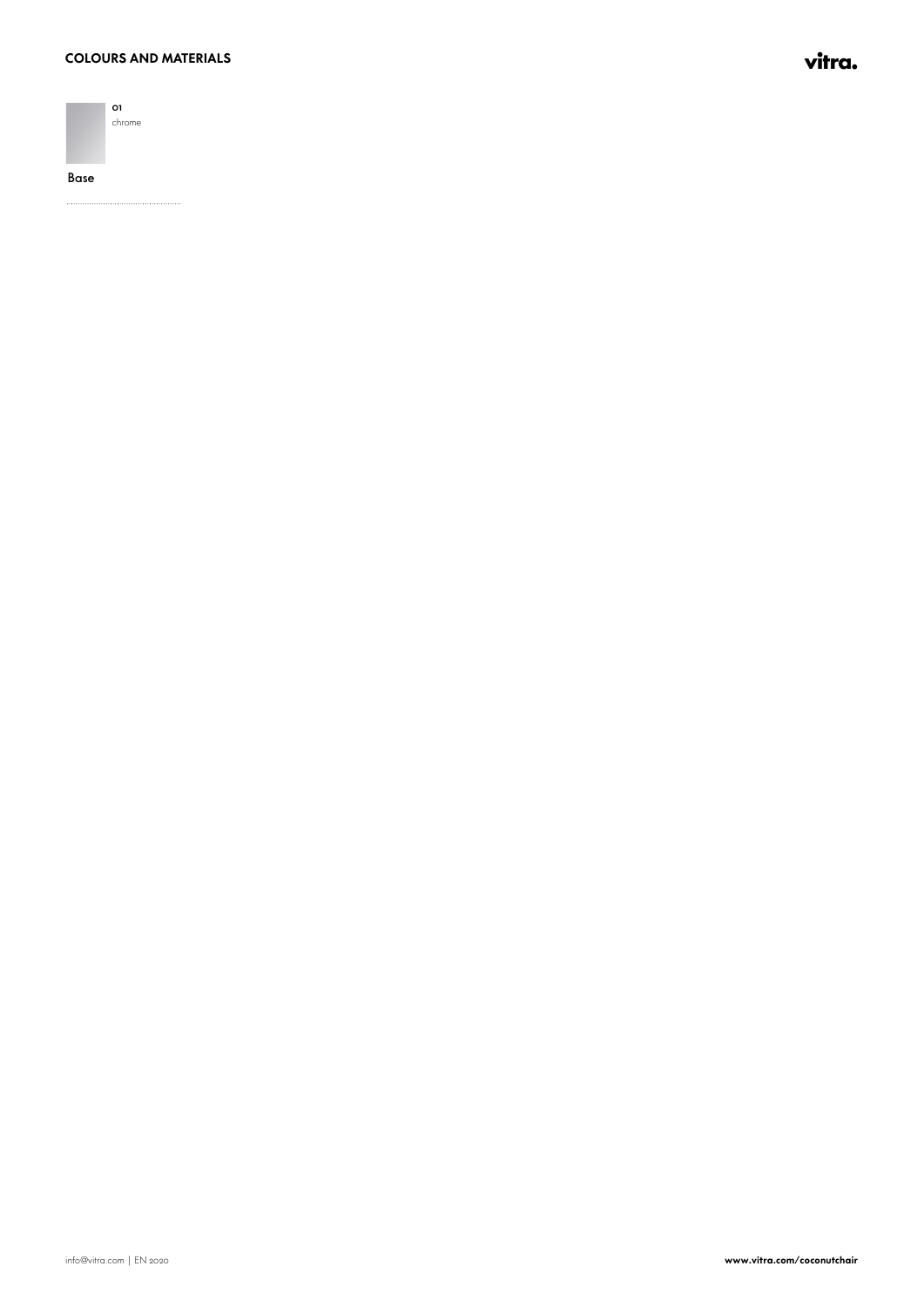### vitra.

### Hopsak Home/Office, F60

Hopsak is an expressive, flat plain-weave fabric made of polyamide. The duotone colours offer a multitude of design possibilities in high-contrast, brightly hued or subtle combinations of warp and weft threads. Highly durable and robust, Hopsak can be used in private interiors as well as public areas. Weight Width

Hopsak is available in 35 colours.

| Material                               | 100% polyamide                                                                                       |
|----------------------------------------|------------------------------------------------------------------------------------------------------|
| Weight<br>Width<br>Abrasion resistance | 550 g/m <sup>2</sup> (16.2 oz/y <sup>2</sup> )<br>$127$ cm $+/- 2$ cm $(50'')$<br>200.000 Martindale |
| Fastness to light                      | Type 6                                                                                               |
| Pilling<br>Fastness to rubbing         | Grade 4-5<br>Grade 4-5 dry and<br>wet                                                                |
|                                        |                                                                                                      |

| 71<br>yellow/pastel<br>green    | 85<br>mint/ivory      | 73<br>petrol/moor<br>brown          | 84<br>blue/moor<br>brown | 75<br>dark blue/moor<br>brown | 23<br>nero/ivory              |
|---------------------------------|-----------------------|-------------------------------------|--------------------------|-------------------------------|-------------------------------|
| 69<br>grass green/<br>ivory     | 20<br>green/ivory     | 8 <sub>1</sub><br>ice blue/ivory    | 83<br>blue/ivory         | 05<br>dark grey               | 80<br>warm grey/moor<br>brown |
| 70<br>$grass\,green/$<br>forest | 86<br>mint/forest     | 82<br>ice blue/moor<br>brown        | 25<br>sea blue/ivory     | 24<br>dark grey/nero          | 76<br>marron/moor<br>brown    |
| 87<br>ivory/forest              | 77<br>nero/forest     | ${\bf 22}$<br>sea blue/dark<br>grey | 74<br>dark blue/ivory    | 66<br>nero                    | 62<br>red/moor brown          |
| 96<br>red/cognac                | 67<br>poppy red/ivory |                                     |                          |                               |                               |
| 63<br>red/poppy red             | 88<br>cognac/ivory    | 16<br>yellow/ivory                  |                          |                               |                               |
| 65<br>coral/poppy red           | 17<br>nude/ivory      | 18<br>mustard/ivory                 |                          |                               |                               |
|                                 |                       |                                     |                          |                               |                               |